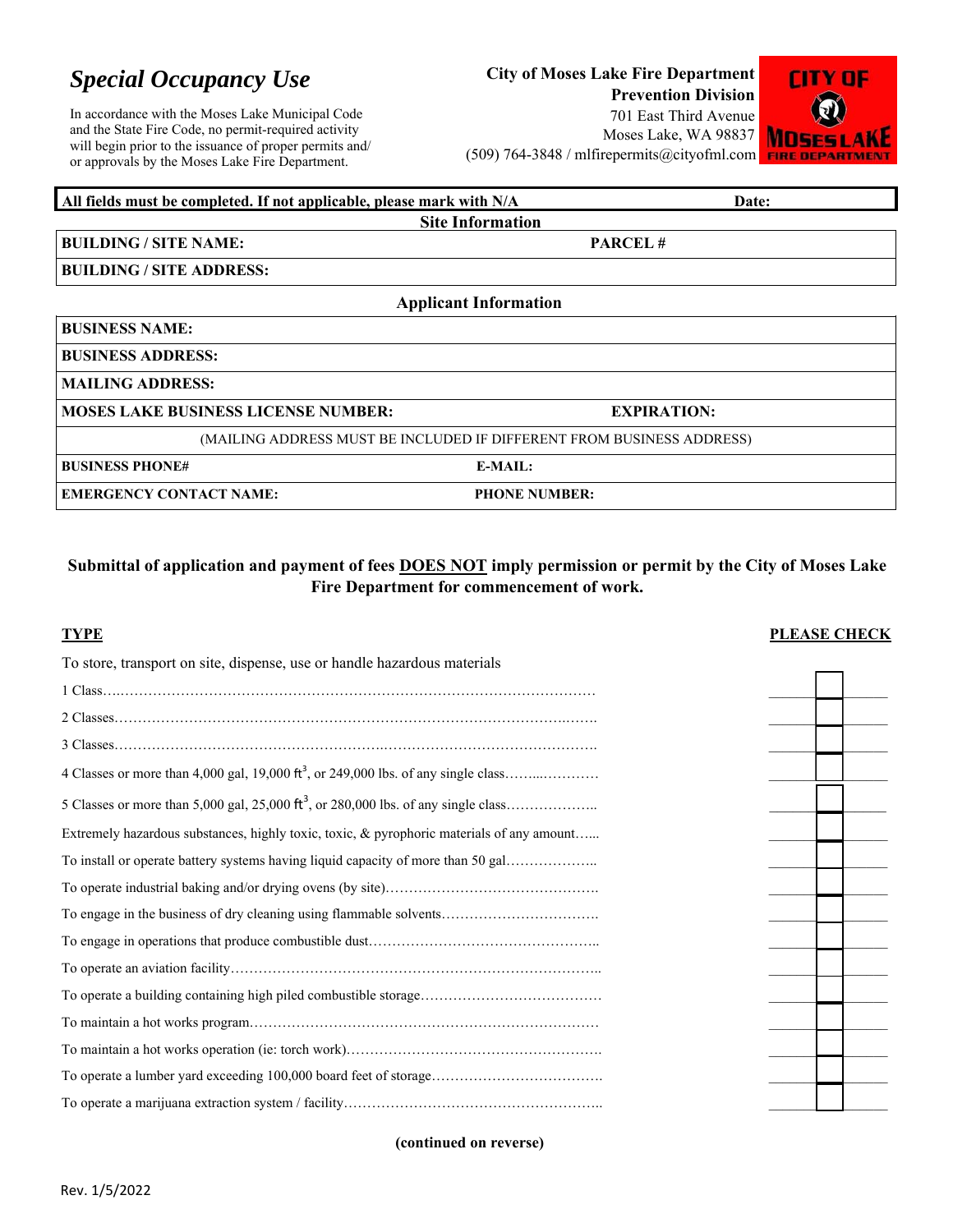#### **For regulated materials, HMMP, LEPC, and / or MSDS may be required.**

If you are already aware that one or more of these apply, please attach a copy with this application

Applicable Site Plan

HMMP / LEPC / Tier II info attached

#### SDS attached

#### Permit package shall be submitted electronically

 $\_$  , and the state of the state of the state of the state of the state of the state of the state of the state of the state of the state of the state of the state of the state of the state of the state of the state of the

 $\mathcal{L} = \{ \mathcal{L} = \{ \mathcal{L} = \{ \mathcal{L} = \{ \mathcal{L} = \{ \mathcal{L} = \{ \mathcal{L} = \{ \mathcal{L} = \{ \mathcal{L} = \{ \mathcal{L} = \{ \mathcal{L} = \{ \mathcal{L} = \{ \mathcal{L} = \{ \mathcal{L} = \{ \mathcal{L} = \{ \mathcal{L} = \{ \mathcal{L} = \{ \mathcal{L} = \{ \mathcal{L} = \{ \mathcal{L} = \{ \mathcal{L} = \{ \mathcal{L} = \{ \mathcal{L} = \{ \mathcal{L} = \{ \mathcal{$  $\mathcal{L} = \{ \mathcal{L} = \{ \mathcal{L} = \{ \mathcal{L} = \{ \mathcal{L} = \{ \mathcal{L} = \{ \mathcal{L} = \{ \mathcal{L} = \{ \mathcal{L} = \{ \mathcal{L} = \{ \mathcal{L} = \{ \mathcal{L} = \{ \mathcal{L} = \{ \mathcal{L} = \{ \mathcal{L} = \{ \mathcal{L} = \{ \mathcal{L} = \{ \mathcal{L} = \{ \mathcal{L} = \{ \mathcal{L} = \{ \mathcal{L} = \{ \mathcal{L} = \{ \mathcal{L} = \{ \mathcal{L} = \{ \mathcal{$ 

NARRATIVE OF ACTIVITY/WORK TO BE PERFORMED: \_\_\_\_\_\_\_\_\_\_\_\_\_\_\_\_\_\_\_\_\_\_\_\_\_\_\_\_\_\_\_\_\_\_\_\_\_\_\_\_\_\_\_\_\_\_\_\_\_\_\_\_\_\_\_\_\_\_\_\_\_\_\_\_\_\_\_

Activity location (where on site):

 $\mathcal{L} = \{ \mathcal{L} = \{ \mathcal{L} = \{ \mathcal{L} = \{ \mathcal{L} = \{ \mathcal{L} = \{ \mathcal{L} = \{ \mathcal{L} = \{ \mathcal{L} = \{ \mathcal{L} = \{ \mathcal{L} = \{ \mathcal{L} = \{ \mathcal{L} = \{ \mathcal{L} = \{ \mathcal{L} = \{ \mathcal{L} = \{ \mathcal{L} = \{ \mathcal{L} = \{ \mathcal{L} = \{ \mathcal{L} = \{ \mathcal{L} = \{ \mathcal{L} = \{ \mathcal{L} = \{ \mathcal{L} = \{ \mathcal{$ 

Building construction materials and features of storage area:

List quantities and types of hazardous materials or flammable / combustibles (attach additional sheets if necessary):

Special Handling Requirements:

I hereby acknowledge that the information I have provided is correct and I agree to comply with all State and City laws and ordinances. I understand and agree the City of Moses Lake Fire Department has no obligation to explain every requirement and ordinance to me prior to approval of the project. I also acknowledge by signing this application I authorize any City of Moses Lake personnel access to the property at all reasonable times to ascertain relevant information, including the current condition of the property, and perform any and all inspections.

The issuance of a permit based on plans, specifications and other data shall not prevent the Fire Marshal from thereafter requiring the corrections of the errors in said plans, specifications and other data, or preventing building operations when in violation of this code of any State or City laws, rules or regulations. The granting of this permit or an approval does not presume to give authority to violate or cancel the provisions of any other Federal, State or City laws regulating construction, the performance of construction and /or operation of the project. I hereby certify that as a contractor I am currently registered and properly licensed according to state statute.

| Owner/Agent                  | Date | Applicant     | Date                                                                                                                  |
|------------------------------|------|---------------|-----------------------------------------------------------------------------------------------------------------------|
|                              |      |               | (By signing as "Agent" I am signing on behalf of the owner and I have the owner's permission and authority to do so.) |
|                              |      |               |                                                                                                                       |
| For fire department use only |      |               |                                                                                                                       |
| Permit Number                |      | Date Received | Review fee paid Permit fee paid                                                                                       |
| Receipted by                 |      |               |                                                                                                                       |
|                              |      |               |                                                                                                                       |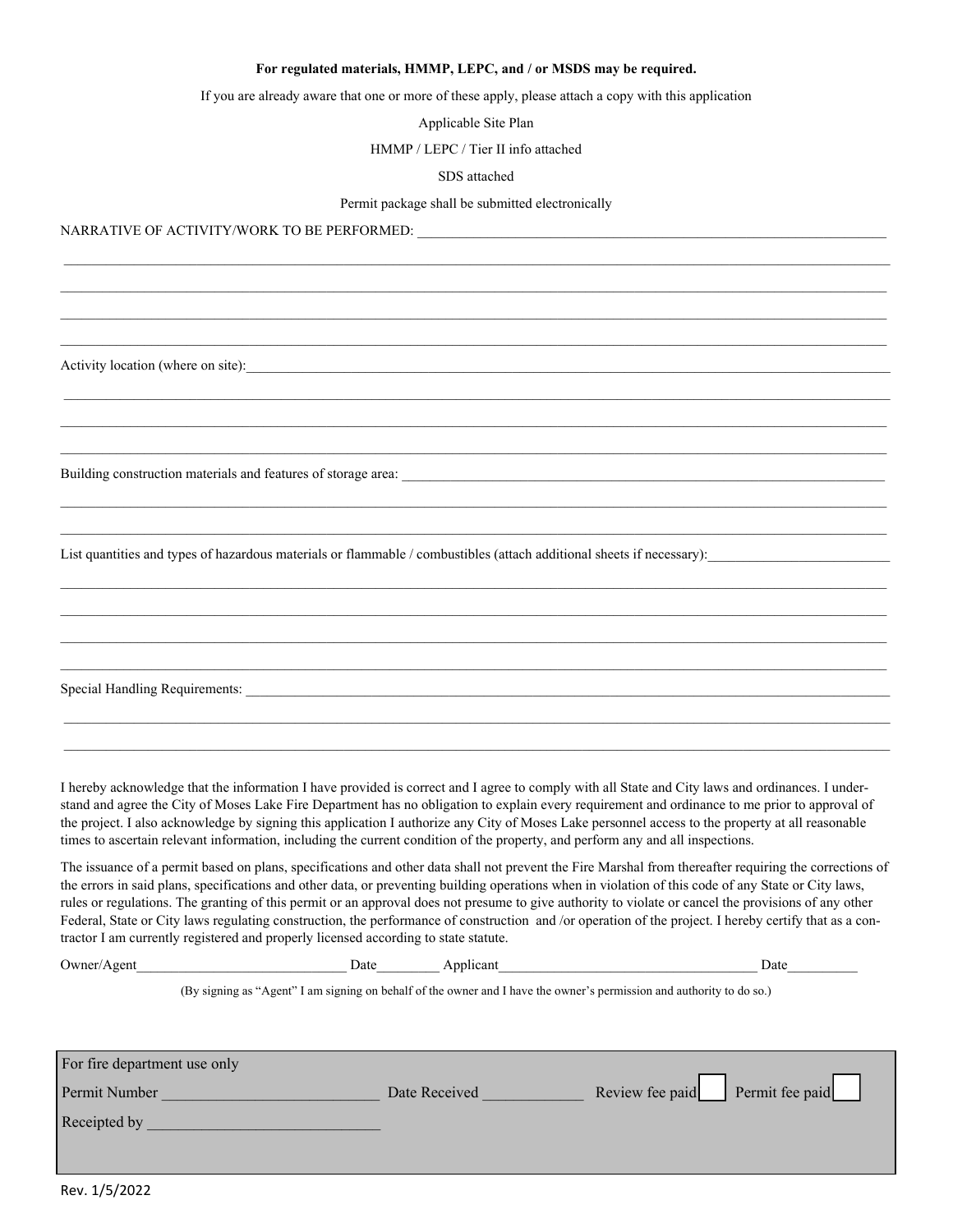



Generally, laboratories, high tech processes, paint shops and stores, automotive repair shops and stores, warehouses, and retail stores to mention a few, have hazardous chemicals. The type and quantity of chemicals used or stored need to be assessed using HMIS in conjunction with Chapter 50 and other chemical resources.

The information derived from an HMIS will assist in determining the correct occupancy classification, method and location of storage, design criteria for spill and secondary containment, construction requirements, and ventilation needs.

If there is any possibility that hazardous chemicals will be in the building or used in a process within the building, the Fire Department will request an HMIS and possibly a hazardous materials management plan.

It is recommended that extra information be provided on the HMIS, such as the NFPA 704 codes for each chemical.

### **Provide Correct Information**:

- 1. Hazard class, column 1 of the HMIS is often not completed correctly. Many chemicals are multi-hazard class chemicals and every hazard class must be provided. For example, Trimethyl Phosphite is not just a corrosive acid, but also a combustible liquid II, other health hazard, and a class 1 water reactive. Include all classes for each chemical on the HMIS.
- 2. Chemical name, column 3 of the HMIS; fire department requires the chemical concentration (%) to accompany each chemical and provide the chemical name not the formula.
- 3. The HMIS must be formatted to reflect separate chemical information and totals for each area or room, not a consolidated report.
- 4. For each storage or use area or room, provide accumulative totals for each hazard class and for each respective chemical state solid, liquid, and gas.

| Sample:                             | Location: Room 275<br>USE: Storage for manufacturing process |                          |                         |                             |      |                |               |                         |              |                            |                                |
|-------------------------------------|--------------------------------------------------------------|--------------------------|-------------------------|-----------------------------|------|----------------|---------------|-------------------------|--------------|----------------------------|--------------------------------|
|                                     | $\overline{2}$                                               | 3 <sup>1</sup>           | 4                       | $\overline{5}$              | 6    | $\overline{7}$ | 8             | 9                       | 10           | 11                         | 12 <sup>°</sup>                |
| Hazard<br>Class                     | Trade<br>Name                                                | Chem<br>Name, & %        | CAS,<br>Abstract<br>No. | State<br>(G, S,<br>or $L$ ) | Open | Closed         | Quan-<br>tity | Unit<br>(lbs or<br>gal) | Strg<br>Code | <b>NFPA</b>                | Location<br>of Chem<br>in Bldg |
| Flam. Lig<br>1B, Irritant           | <b>Isopro</b><br>panol                                       | Isopropal<br>Alco. 99%   | 67-63-0                 | <b>PL</b>                   | X    |                | 300           | GA                      | $L - 1 - 4$  | $1 - 3 - 0$                |                                |
| Flam Lig<br>1B, OHH,<br><b>WR-2</b> | TMB                                                          | Trimethyl<br>Borate 100% | 121-43-7                | PL                          |      | X              | 30            | GA                      | $L - 2 - 4$  | $2 - 3 - 1 -$<br><b>WR</b> |                                |
| <b>Totals</b>                       |                                                              |                          |                         |                             |      |                |               |                         |              |                            |                                |
| Flam Lig 1B                         |                                                              |                          |                         |                             |      |                | 330           |                         |              |                            |                                |
| Irritant                            |                                                              |                          |                         |                             |      |                | 300           |                         |              |                            |                                |
| <b>OHH</b>                          |                                                              |                          |                         |                             |      |                | 30            |                         |              |                            |                                |
| <b>WR-2</b>                         |                                                              |                          |                         |                             |      |                | 30            |                         |              |                            |                                |

5. Declare if the chemical in use is in an open or closed condition, column 6 and 7.

**Use (material) is**: 1. Placing a material into action, including solids, liquids, and gases, or,

2. Making a material available for service by opening or connecting anything utilized for confinement of material including solids, liquids, and gases.

**Use, closed system**, is the use of a solid or liquid hazardous material in a closed vessel or system that remains closed during normal operations where vapors emitted by the product are not liberated outside of the vessel or system and the product is not exposed to the atmosphere during normal operations. All compressed gases meet this criteria. Examples of closed systems for solids and liquids include reaction process operations and product conveyed through a piping system into a closed vessel, system or piece of equipment.

**Use, open system**, is use of a solid or liquid hazardous material in a vessel or system that is continuously open to the atmosphere during normal operations and where vapors are liberated, or the product is exposed to the atmosphere during normal operations. Examples of open systems for solids and liquids include dispensing from or into open beakers or containers, and dip tank and plating operations.

6. **Use the blank form of the sample**: found on the next page. Pages following the blank form are master worksheets for Health and Physical Hazards. The forms provide exempt amount information, transfer that information to the blank form. Legends for columns 5-State, 9-Unit, 11-Storage,12 -NFPA are on the Health Hazard Worksheet.